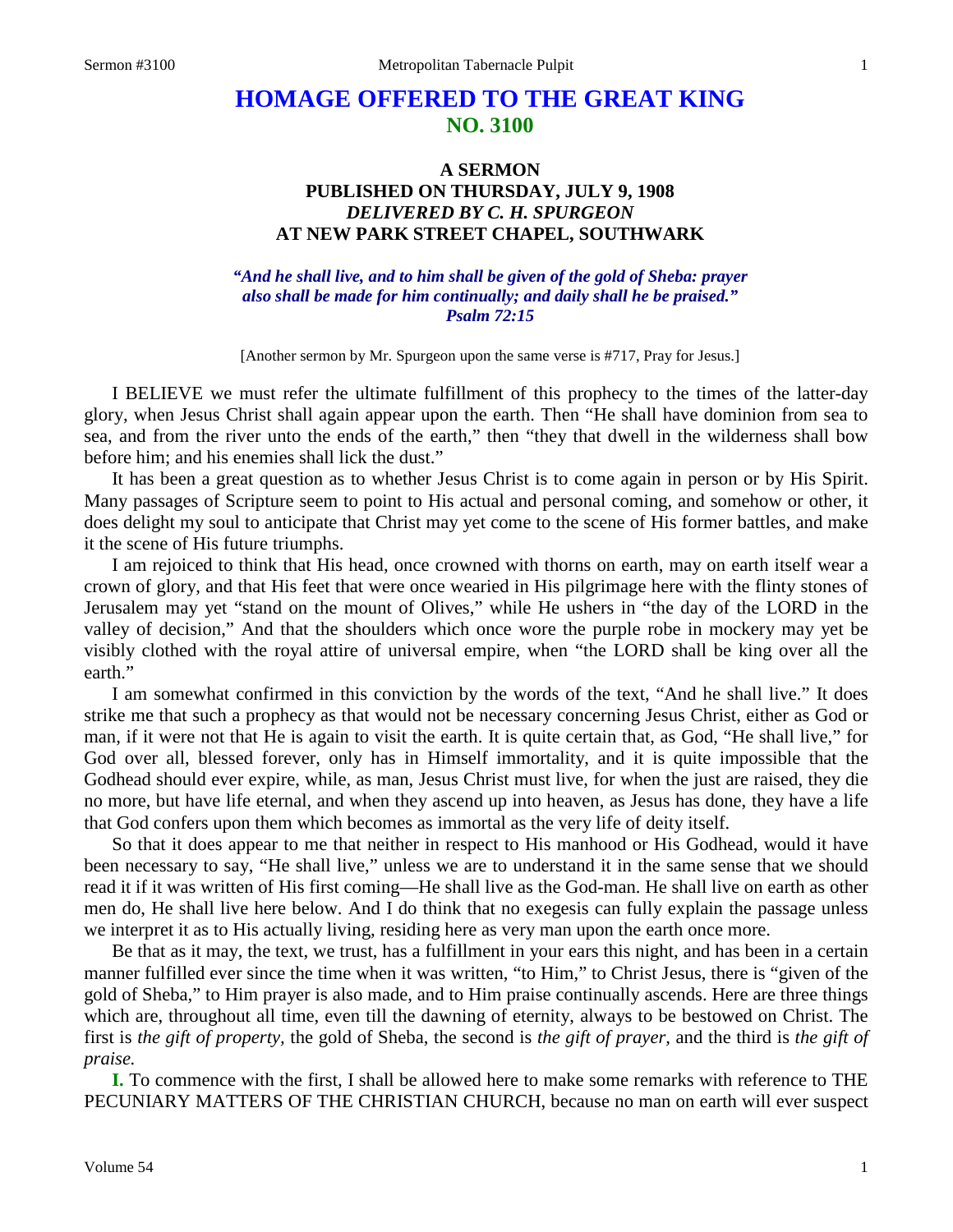me of making any personal allusion either to my own church or congregation, or with regard to myself or any institution connected with this place of worship.

In nothing have I to find fault with my church and people. Let it go forth to Christendom at large that in their collections and contributions to the cause of God, they stand second to no church beneath the blue sky. I have simply to tell them that such and such a thing is needed for sacred purposes, and forth comes their money. It is always bestowed at the time it is required, and therefore, it cannot be suspected that in anything I say, there is the least allusion to them, except it be to their honor.

It is written that "to him shall be given of the gold of Sheba." I think that this ought continually to be impressed upon the minds of all Christians. Since Jesus Christ is the Son of God and their Savior, and has given Himself for them, they are not their own, but are bought with a price, their possessions as well as themselves are the absolute property of their Redeemer, they have, in fact, nothing whatever in their own private right, they have made over themselves to the Lord Jesus, to have and to hold them through life, and even till death, and forever and ever.

They are not to call their own their purse, their lands, their houses, nor anything that they have, but to give up everything to their Lord. From the moment when He Himself comes to them, and unfolds their interest in His covenant, they are henceforth to consider themselves as His servants, as His children, "having nothing, yet possessing all things," because they have all things in Christ.

Were this well considered, my friends, how much greater liberality should we find among Christians, especially in the support of Gospel ministers? When God sends an ambassador into the world, wherever He sends him, the people are bound to receive him in some kind of honor and respect. JEHOVAH Himself has said that the mouth of the ox that treads out the corn is by no means to be muzzled, but it is the disgrace of our denomination, as well as of many others, that not a few of the best of God's servants are toiling weekday after weekday, and Sabbath after Sabbath, upon a miserable pittance scarcely sufficient to maintain the family of a day-laborer.

I thought, the other day, when reading Martin Luther's "Table Talk," that it was rather too bad for him to say what he did, but since then I have myself felt similar indignation when I have thought upon this subject. He said, "If I were God, and the world were to behave so wickedly to me as it does to Him, I would kick it all to atoms."

I thought it was a dreadful thing to say, but I have myself been almost inclined to say that had I been the everlasting God, and sent ambassadors down from heaven, and had they been treated as they are now, I would have called every one of them back straightway and would have said, "Is that the way ye despise my sent servants? Will ye show them no honor? Will you do them despite as ye have always done?" Yes, I thought, I would call them back, revoke their charters and say, "Henceforth I will send no more ambassadors."

But beloved, ambassadors are not thus received by you, and they ought not to be anywhere. God's servants should have what they require, and it should always be said, "Christ liveth, and to him—in the person of His ministers—is always given of the gold of Sheba."

It is a terrible thought to me that although God's Word says, "Owe no man anything," yet that the church should be more awfully in debt than any corporation in England. I do not think that the debts of all the people put together would equal the debts of professing Christians—debts which they have entered into often on account of religion. I would stand fast by the practice of owing no man anything, and if I did not see the means of doing anything for my God, I would stop till I did. "Owe no man anything," is a Christian principle, and one that we are bound most decidedly and continually to observe.

Wherefore should the churches be in debt? Why should there not be money to send forth missionaries abroad? It is just this—there is not enough of the love of Christ in the church, and there is not enough of Christ-preaching, otherwise there would be more of Christian giving. Where Christ is exalted, there will be a willing, generous people.

I do not believe it is so much the fault of Christians that they have not given more to the cause of God, as it has been the fault of ministers that they have not more fully preached Jesus Christ. They have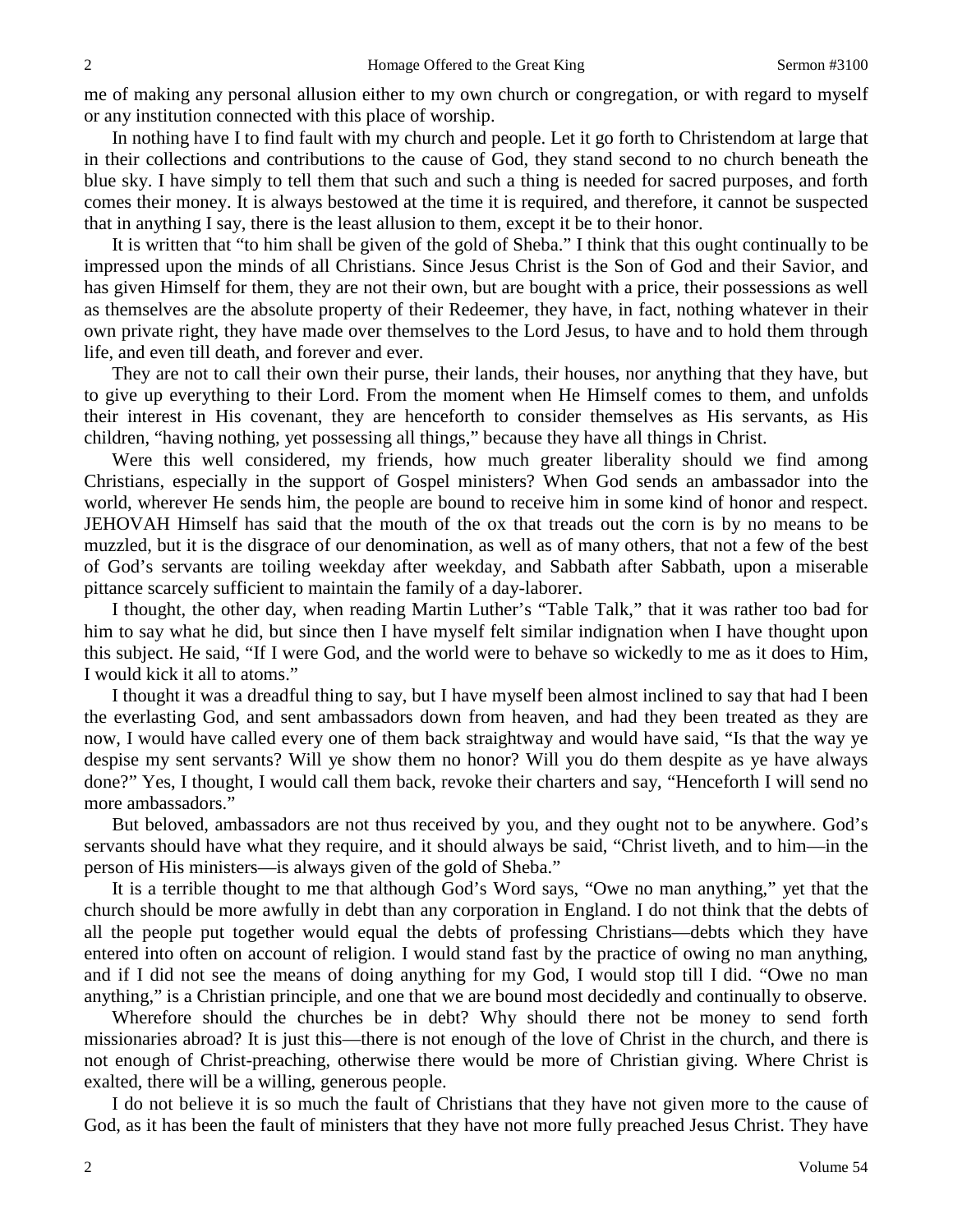not extolled His name, but have kept back His doctrines, and put them in the background. This is why God has allowed His church to become poor and suffered her funds to dwindle down. And it serves her right, for if she does not love her Husband, she ought to be poor, and if she does not extol Jesus, there ought to be no funds.

But can you find a Christ-exalting people, among whom the Gospel is preached in all its fullness, whose necessities God does not supply? There may indeed be some cases where it is so, when God tries them for their good. But I believe, as a rule, that once let our pulpits have the clear Gospel sound in them, once let the good old doctrines of the Puritans come forth, once let the Gospel be preached in all its fullness, none of your shams, for we have abundance of them, but the blessed Gospel of Christ, once let this fidelity prevail and God will provide the funds, God will open the hearts of the people to pour the money into your coffers.

The silver and the gold are His, and the cattle on a thousand hills, and it is the fault of the church herself that she has become poor. When God restores to her the language of Canaan, when Christ is exalted in His people's hearts, and they can hear the sweet and savory notes of Jesus Christ preached, then they will say, "Can we refuse to do anything for such a Gospel as this?"

Half-hearted preachers beget half-hearted professors, a lukewarm Gospel has made people's hearts lukewarm. We must have a reform—a lasting reform by the help of God's Spirit, otherwise, who knows whereunto this bankruptcy of Christendom shall tend? And who can tell what shall eventually become of the church? Once let Jesus be preached thoroughly, here, there, and everywhere, and then "to him shall be given of the gold of Sheba," and as much as ever His church shall want shall be continually offered as a willing tribute.

Thus much then about money have I felt constrained to say, for I do believe that many of my brethren are half ashamed to speak out about the temporal claims of religion. For myself, I always deem it one of the noblest things we can do to give to the cause of God.

Everyone knows what value we attach even to some little flower given by the hand of a friend, and God loves the little gifts of His people. As one of our old divines says, "It is not the value of the gift so much as the intention of the giver that is prized. For we should keep an old cracked sixpence if given to us by a friend, not because we think much of the sixpence—that, perhaps, we would scarcely have stooped to pick up—but because a friend has given it to us, and for his sake we never spend it or give it away."

So the littles that we give to God is of great esteem in His sight. Every little gift we give to Him is remembered, and at last He will take us and say, "My child, on such and such a day you gave Me this." "Why, Lord, I scarcely thought of it! I found such a cause requiring help, and I assisted it." "Ah, My child! there is your gift, I have stored it up here to show to you when you came to Me. Have I forgotten your little acts of affection? Nay, I have stored them up in the cabinet of My memory, they are tokens of your love to Me, even as you have had numberless tokens of My love to you."

But what few memorials of your love some of you will have to look upon when you get there! You only give now and then a trifle, that is all. God grant that you may have the heart to give unto Jesus "of the gold of Sheba" in far greater abundance!

**II.** Then comes the second offering. The gold first, and THE PRAYER afterwards, not because the gold is the more valuable, but because in some respects, gold, when it is given with a true heart, is the better test.

"Prayer also shall be made for him continually." Notice those words again, "Prayer also shall be made *for him."* Now we all know that prayer is continually made *unto* Jesus Christ. We are accustomed to address the Second Person of the Trinity as God in the form of prayer, and more frequently prayer is made *through* Him when we address the First Person of the united Godhead through the mediation of the Son. But the psalmist says, "Prayer also shall be made *for* him."

We can understand how Jesus Christ should pray for us, but at first, it does seem to stagger us that we should be allowed to pray for Him. That He should be our Intercessor, that He should bend His knees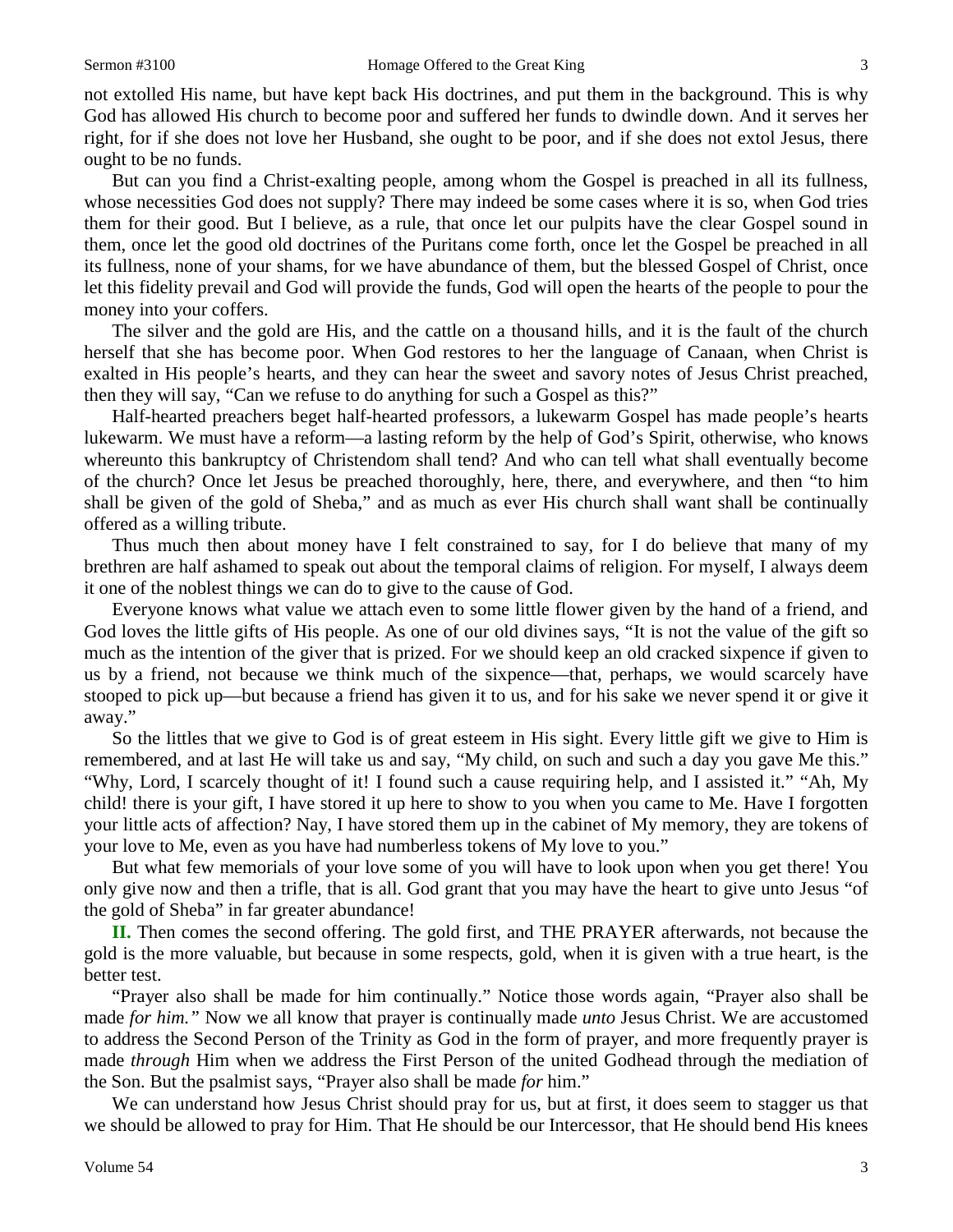on our behalf, and point to our names engraven on His breastplate, is a truth so frequently mentioned in Scripture that we receive it unhesitatingly, but for us to become intercessors for Christ, to bind the breastplate on our breast, to wave the censer on His behalf, to plead for Him, and pray for Him, and beg for Him—this does somewhat astonish us. And yet our surprise is due rather to the expression than the fact, for it is a thing we are doing every day. Prayer is made for Christ continually.

Let me tell you that you virtually pray for Christ, beloved, *whenever you pray for one of His people.*  Will you understand me if I say that Jesus Christ has gone through a great many editions? Every one of the Lord's people is but another copy of their blessed Master. They are, as it were, particles of Christ beaten out into humanity again, pieces of that mighty wedge of gold beaten out into plate afterwards. They are partakers of Christ's nature, they are part of His fullness, and whenever we do a kindness to one of them we do it unto Him, whenever we pray for one of His servants, we pray for Christ.

You prayed for that poor miserable looking penitent who was afraid to call himself a Christian, though he was so in deed and in truth. Do you know that you then prayed for Christ? You interceded for that simple-minded woman who did not know the way to heaven, and who asked you to put up a prayer to God that she might be taught. Do you know that you then prayed for Christ, for she was part of His flesh and blood, and was afterwards brought into His family.

Do you know that whenever you put up a petition, even for the weakest and most despised of His little ones, you are praying for Him? What a physician does to the remotest member of my body, is done to the entire frame, whatever is done to any part of my flesh is done to myself, and when we pray for Christ's people, the members of His body, we are really praying for Christ.

We pray for Christ also, *when we pray for the spread of the Gospel, and for the increase of His kingdom.* When we implore of God, at our missionary prayer meetings, that all His mighty promises may be fulfilled—that the people may fall under Him as willing captives—that the idols may be hurled from their thrones—that the mother of harlots and abominations may receive her sudden doom, and the merchandise of her seven-hilled city cease forever—that Mohammedanism and all false superstitions may be overturned—when we pray in the simple words which our Savior taught us, "Thy kingdom come. Thy will be done, in earth, as it is in heaven"—then we are praying for Christ in full sympathy with all saints, by whom prayer is made for Him continually.

And best of all, when we bend our knees, and cry out for His second coming—when we beg of Him to cleave the skies, and come to judgment—or when, with other and more literal expectations, we ask Him to come and reign upon the earth, and make His people kings and princes unto Him—when we ask the Ancient of Days to come and reign on earth with His ancients gloriously, then we are praying for Christ.

We ought to do so. Recollect, O Christian, in your prayers, whatever you forget, always to pray for your Redeemer. It is your privilege to have your name written in the list of those for whom He pleads, and it is your honor to be allowed to plead for Him. Stop a moment—a worm pleading for God! The finite asking a blessing on the head of the Infinite! Less than nothing begging that the Eternal All may be blessed!

Oh! were it not told you in Scripture, it would be blasphemy to attempt it. You may pray to Him with the most dread and solemn awe—and you may prostrate yourself at His feet, but to pray *for* Him, to beg on His behalf, how wonderful this seems! For Jesus to take your petition to His Father gives a glory and a dignity to your very poorest prayer, but for you to turn petitioner to the King of kings on behalf of His own Son—do you not admire the condescension that permits that?

I think I see you coming, poor, weak, helpless one, and God says, "For whom do you plead?" You say, "I plead for Jesus." "What, you! a poor beggar? What, you! full of sin, littleness, nothingness—do you plead for My eternal Son? Are you making supplication for Him?" Do you not, yourself, think it wonderful that you should be allowed to ask for a blessing on His head? Ay, then never slight this privilege, never forget it, but with your prayers continually mingle His name.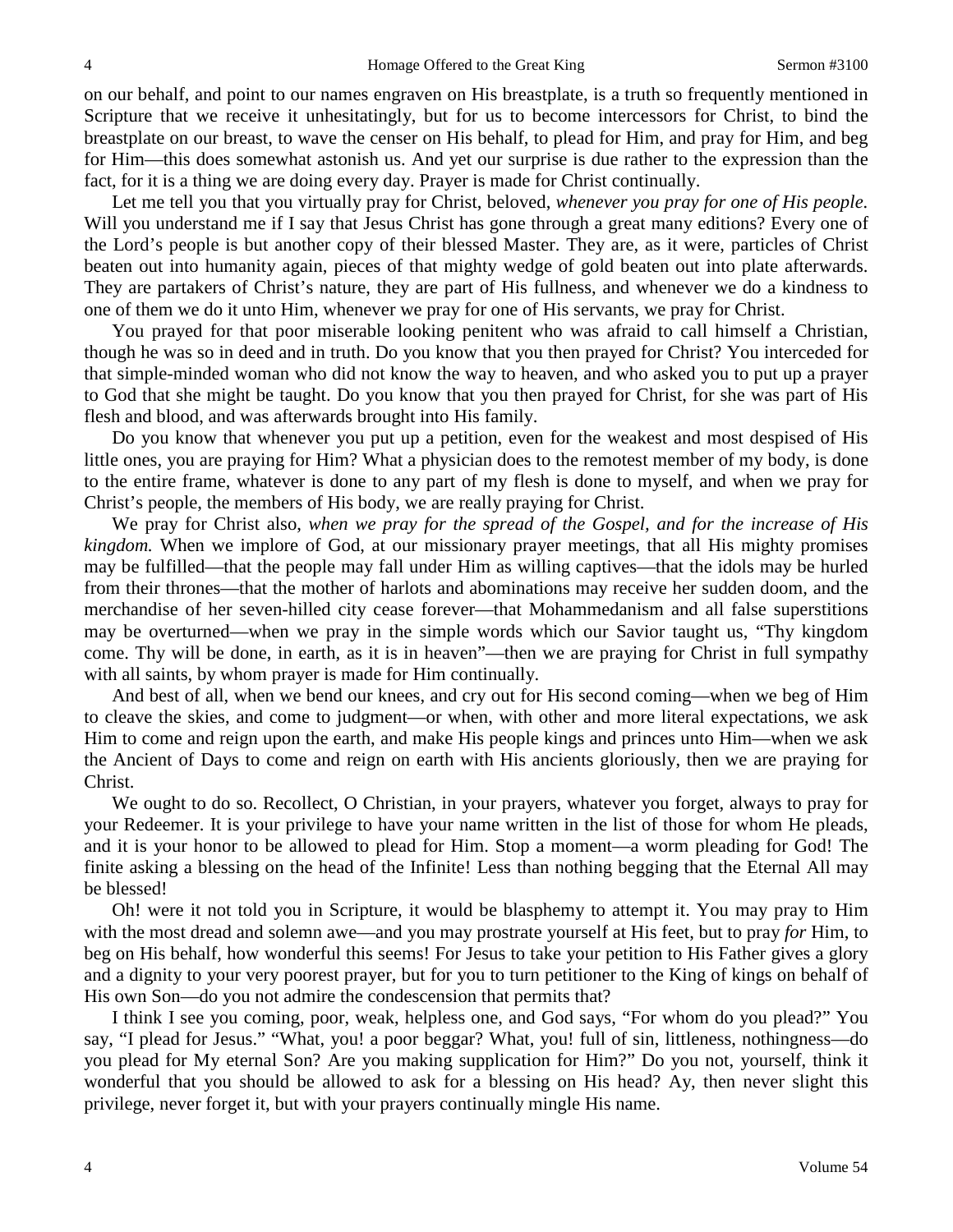Jesus is not only continually to have gold and prayer, but He is to have daily praise ascribed to Him. Let me go over the list of things which prove that Jesus Christ shall daily be praised.

First, I think, *Jesus daily shall be praised as long as there is a Christian ministry.* There have been professed ministers who have never exalted Christ at all, there have been some who took upon themselves the office for a morsel of bread, not being called thereunto, but has there ever been a time when there have not been faithful men of God? Has there ever been a season when God has not sent His prophets throughout the land to speak in living words, from burning hearts and fervid souls, the very Word of God? No, and there never shall be.

If God should now put out those lights that shine in London or elsewhere—if He were now to say to the churches, "Your candlesticks shall be removed out of their places, I will take those ministers away," by tomorrow He would send others. And if the enemy should come and cut off the heads of all those who now speak God's Word, would that be able to stop the perpetual thunders of the Gospel? No, for God would find tomorrow men who should rise up, and even in the palaces of kings should yet dare to speak the name of God.

Men have thought they could put down the Gospel. They have used the rack, and brought forth the stake, but what have they accomplished? They have but spread it more. All they have ever done to stop that mighty stream, and bank it up, has failed. It has retarded it a little while till, with overwhelming might, the stream has swept away the rock, dashed down the hillside, and carried everything before it.

They have attempted to amalgamate the Gospel with free will, carnal reason, natural philosophy, and such like doctrines of men, which would, if it were possible, frustrate the counsels of God, they have spoken ill of the Gospel, they have given hard names to those who preach it, but have they been able to stop it, or shall they? Nay, never, while there is a God, He shall have His Calvins and His Luthers, He shall have His Gills and His Scotts, He shall have His devoted servants who are not ashamed or afraid of the Gospel of Christ.

There never shall come a day when the church shall be bereft of mighty champions for the truth, who shun not to declare the whole counsel of God, but continually, to the latest period of time, men shall be raised up to preach free grace in all its sovereignty, in all its omnipotence, in all its perseverance, in all its immutability. Until the sun grows dim with age, and the comets cease their mighty revolutions till all nature does quake and totter with old age, and palsied with disease, does die away, the voice of the ministry must and shall be heard, "and daily shall He be praised."

Men cannot put out the light of Christianity! The pulpit is still the Thermopylae of Christendom, and if there were but two godly ministers, they would stand in the pass, and repulse a thousand, yea, ten thousand. All the hosts of mankind shall never vanquish the feeble band of Christ's followers, while He sends forth His ministers. On this we rely as a sure word of prophecy, "Thy teachers shall not be removed into a corner anymore," and we believe that, by this ministry, daily shall Christ be praised.

But suppose the pulpit were to fail, still we have got other means whereby Jesus Christ's name should still be praised. *The ordinances that He has instituted will always continue to perpetuate His praise.* There are two Scriptural ordinances, in both of which Jesus Christ is very much praised. There is, first, that holy ordinance of believers' baptism, in which Jesus Christ is much honored, for it has special relation to Him. "Know ye not, that so many of us as were baptized into Jesus Christ were baptized into His death? Therefore we are buried with Him by baptism into death: that like as Christ was raised up from the dead by the glory of the Father, even so we also should walk in newness of life."

When you descend into the pool at baptism, you hear these sacred words pronounced, "I baptize thee in the name of the Father, and of the Son and of the Holy Ghost," and you are specially reminded there that unless you have believed in Jesus with all your heart, you have no right to this sacred avowal of fellowship with Christ, but are sinning against God in so doing. The Scriptures have taught us that whoever dares to administer that ordinance to any but those who believe with their heart, and profess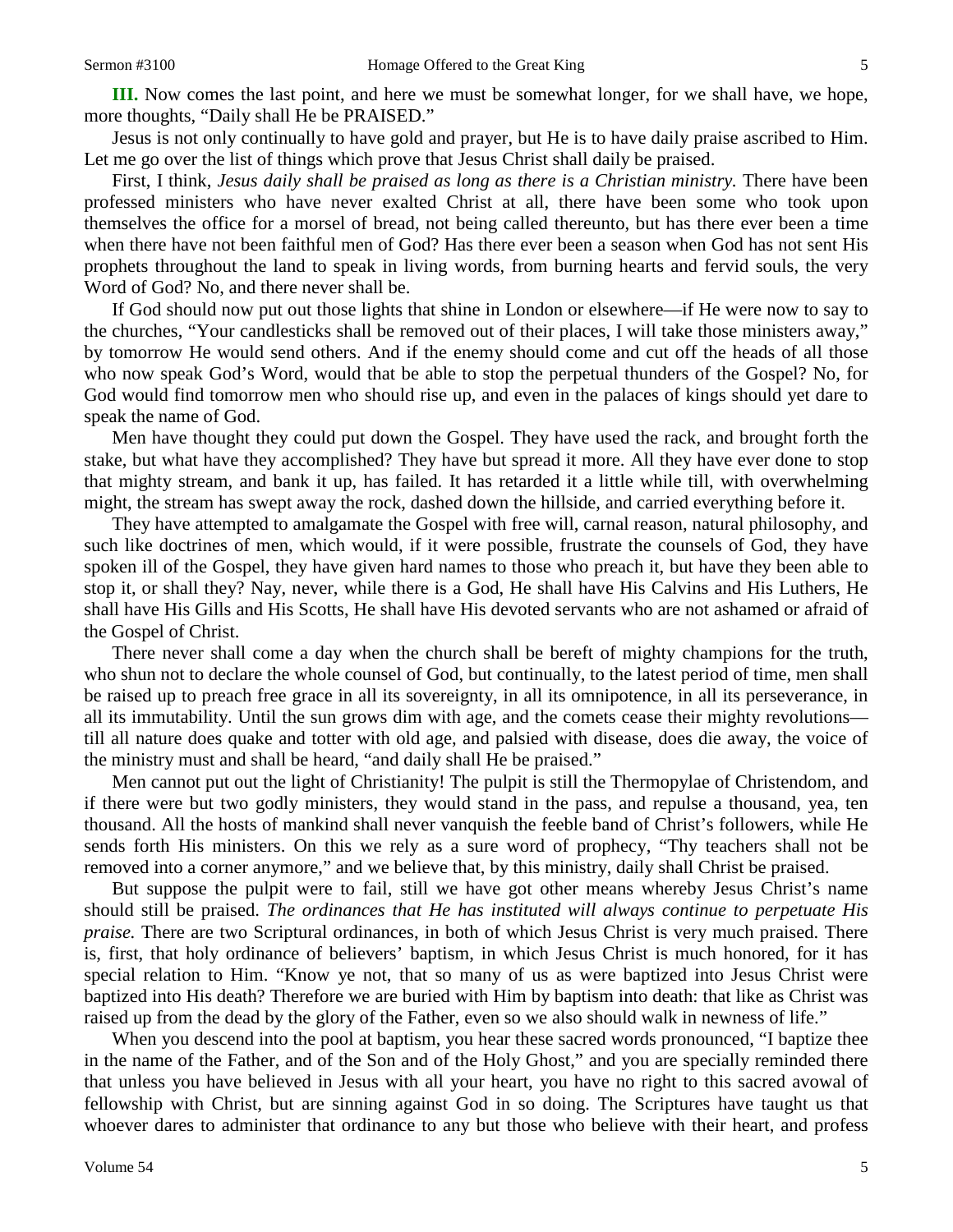with their mouth, dares to touch with sacrilegious hands God's own institution, and is guilty of breaking down the hedges of the church, and throwing open to the world that which was never intended but for the Lord's own family.

We solemnly admonish you to have an eye to Jesus Christ in that blessed ordinance, we bid you, before you come, to examine yourselves whether you are in the faith, and when you are there, we remind you that afterwards you are bound to live unto Christ, you have now passed the Rubicon of life, you have now come on the other side of the flood that divides the world from the church, you have now, as it were, taken the veil, and renounced the world, you are dead with Christ, you have been buried with Him by baptism into death. By that very ordinance you honor the name of the Savior, and while that ordinance lasts, Jesus Christ shall be praised.

Nor less at the blessed supper of the Lord shall the name of Jesus be praised. I think the moments we are nearest to heaven are those we spend at the Lord's table. I have sometimes looked at your faces, my brethren and sisters, at the Lord's table, and if anyone wanted to see men's faces when they looked as if angels themselves were smiling in their eyes, such have your faces been when I have broken the bread, and the wine has been passed to you. When those morsels have been in our lips, simple as the sign was—and when we have drunk the wine, simple and unceremonious as the whole affair was, what a sweet and holy influence it has had upon our hearts, and how did we feel that we could praise God!

I have thought sometimes, that I could almost have leaped from the table, and have said, "Oh! let us praise the glorious Redeemer." When we have seen Him on the cross, and beheld Him as our Substitute, we have felt our hearts were burning hot, that they could scarcely be held within our bodies, and we wanted all to rise up and sing—

> *"All hail the power of Jesus' name! Let angels prostrate fall: Bring forth the royal diadem, And crown Him Lord of all."*

Even if the pulpit be gone, there still remain these two ordinances in each of which Jesus Christ "shall be praised."

But suppose that these were to cease, suppose it possible that we could not meet together in our public assemblies to celebrate these sweet memorials, or to hear the Word of God, yet there is another opportunity for praising God—there is the family of Christians, and *while there is a family on earth where Christ's name is named, it shall be daily praised.* 

I trust there is no Christian man or woman here who has a house without a family altar. If I came into your house, and heard that you had no fireplace in the winter time, I should certainly advise you to build one, and if I heard that any of you had not a family altar, I would say, "Go home and lay the first brick tonight, it will be a good thing if you do so, I am sure."

We had some beautiful instances, last night, at our church meeting, of young persons who, even though their parents were not godly, boldly started family prayer in the house, and we heard, in many cases, that the parents felt that they had no objection, and never wished to have it stopped. After they have once had the incense smoking in their house, they do not want to have it put out.

My brethren and sisters, I cannot make out how you Christians live who have not family prayer in your houses. When I step into a Christian's house in the morning, and we have a passage of Scripture, and a little prayer to God, it seems to put the heart and mouth into play for the whole day, there is nothing like it. And when we sit and talk of what Jesus said and did, and suffered for us here below, as old Dyer says, it is like locking the heart up by prayer in the morning, and bolting the devil out. We cannot get on half so well when we have not had that prayer in the morning.

And then, how do you get through at night? I do not understand at all how you professing Christians can get through the day without prayer, and have no family prayer at night. I should feel like the good man who stopped at an inn, and when he heard there was no family prayer, said, "Get my horses out! I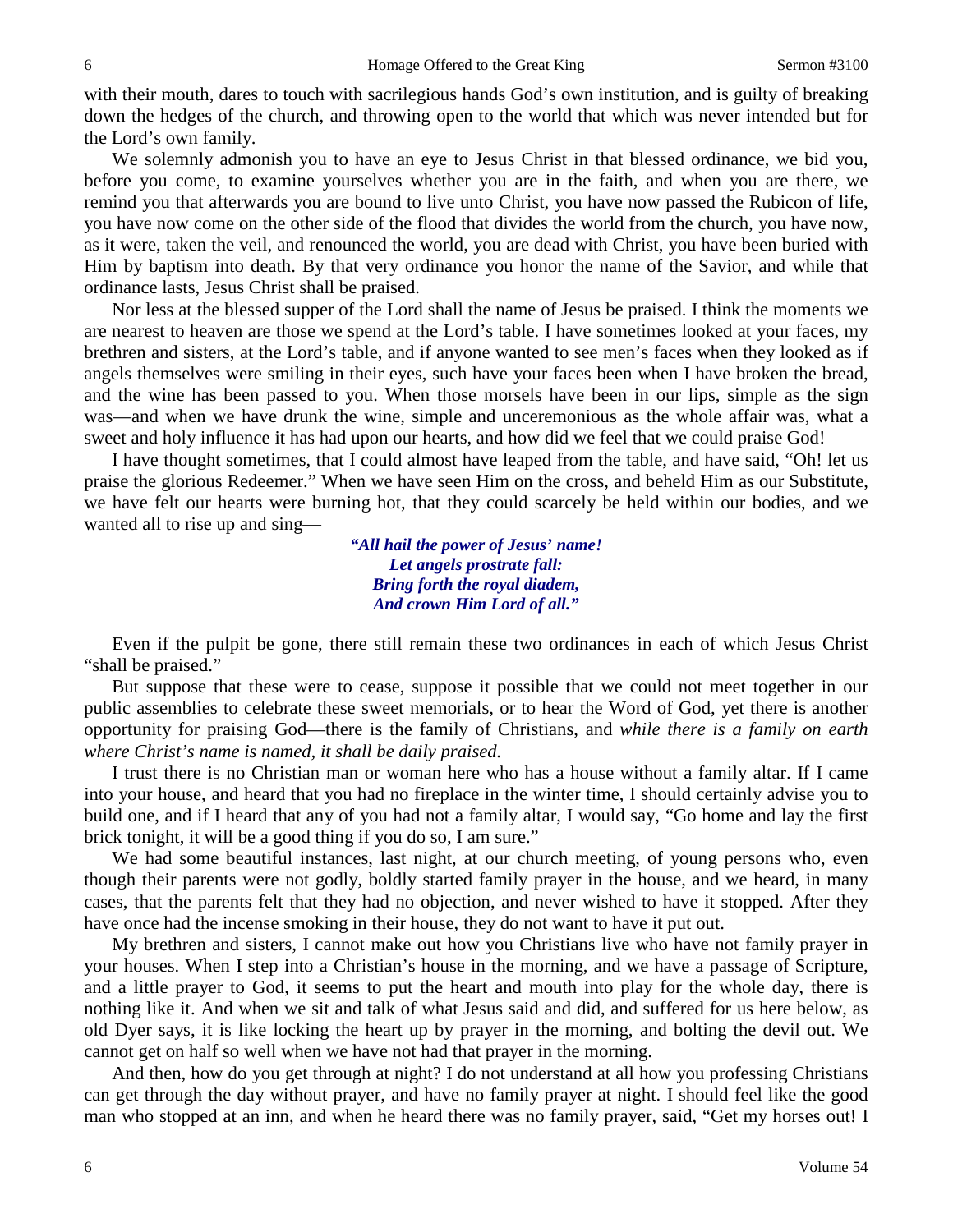can't stop in a house where there is no family prayer." It does seem to me terrible that you should go on without prayer, that there should be no morning and evening sacrifice. I cannot make out how you live without it. I could not. I cannot understand how your piety gets on, nor what it feeds upon. I do think, wherever there is a Christian family, there should be daily praise in it.

And mark this, and solemnly hear me tonight—I do not speak unadvisedly with my lips—you will find that where sons and daughters have turned out a curse to their parents, when they have been a shame and disgrace to their parents, and those parents have been Christians, it might have been set down to this, that while the parents have been Christians, they were not Christians at home, they had not family prayer, they never reared a family altar.

I believe nine out of ten of such cases can be explained in that way without in the least touching the text, "Train up a child in the way he should go, and when he is old, he will not depart from it."

Well, supposing we had no family prayer, suppose we had no ordinances in the house, and the altar did not smoke there, yet daily should Jesus Christ be praised, for still *there would be our own hearts, and we could praise Christ there.* If they put us in prison, and we could not speak to one another, we could still praise Him, or if our tongues were dumb, there is a language of the heart which can be heard in heaven. With stammering words, or with actions which speak louder than words, our hearts shall always praise Him.

Beloved brethren and sisters, do you think you will ever have done praising Christ as long as you are alive? I knew a woman who said to me, "Sir, if Jesus Christ does save me, He shall never hear the last of it." I thought it was a good saying. And shall He ever hear the last of it from you, beloved? The last of it! Never! When we lie dying, the last word we give Him on earth shall be praise, and the first word we begin in heaven shall be instinct with praise, and while eternity lasts, and immortality endures, we will ascribe praise, honor, and blessing to Him forever.

Can we who are pardoned rebels, liberated slaves, can we whose souls are quickened from the dead by His Spirit, whose sins are washed away by His precious blood, can we ever cease to praise Him? Nay, surely the very stones would speak if our lips were silent, or our hearts refused to pay Him grateful homage. Daily, daily, daily, "Daily shall he be praised."

> *"I'll praise Him while He lends me breath, And when my voice is lost in death, Praise shall employ my nobler powers; My days of praise shall ne'er be past, While life, and thought, and being last, Or immortality endures."*

But then, supposing the innumerable company of His redeemed could perish, and their immortality were swallowed up in death, yet even then, daily Christ would be praised! If all of us had departed from the boundless sphere of being, look up yonder, see *the mighty cohorts of cherubs and seraphs.* Let men be gone, and they shall praise Him, let the troops of the glorified cease their notes, and let no sweet melodies ever come from the lips of sainted men and women, yet the chariots of God are twenty thousand, even thousands of angels, who always chant His praise. There is an orchestra on high, the music of which shall never cease, even were mortals extinct and all the human race swept from existence.

> *"Immortal angels, bright and fair, In countless armies shine! At His right hand, with golden harps, They offer songs divine."*

Again, if angels were departed, still daily would He be praised, for *are there not worlds on worlds, and systems on systems, that could forever sing His praise?* Yes! The ocean—that place of storms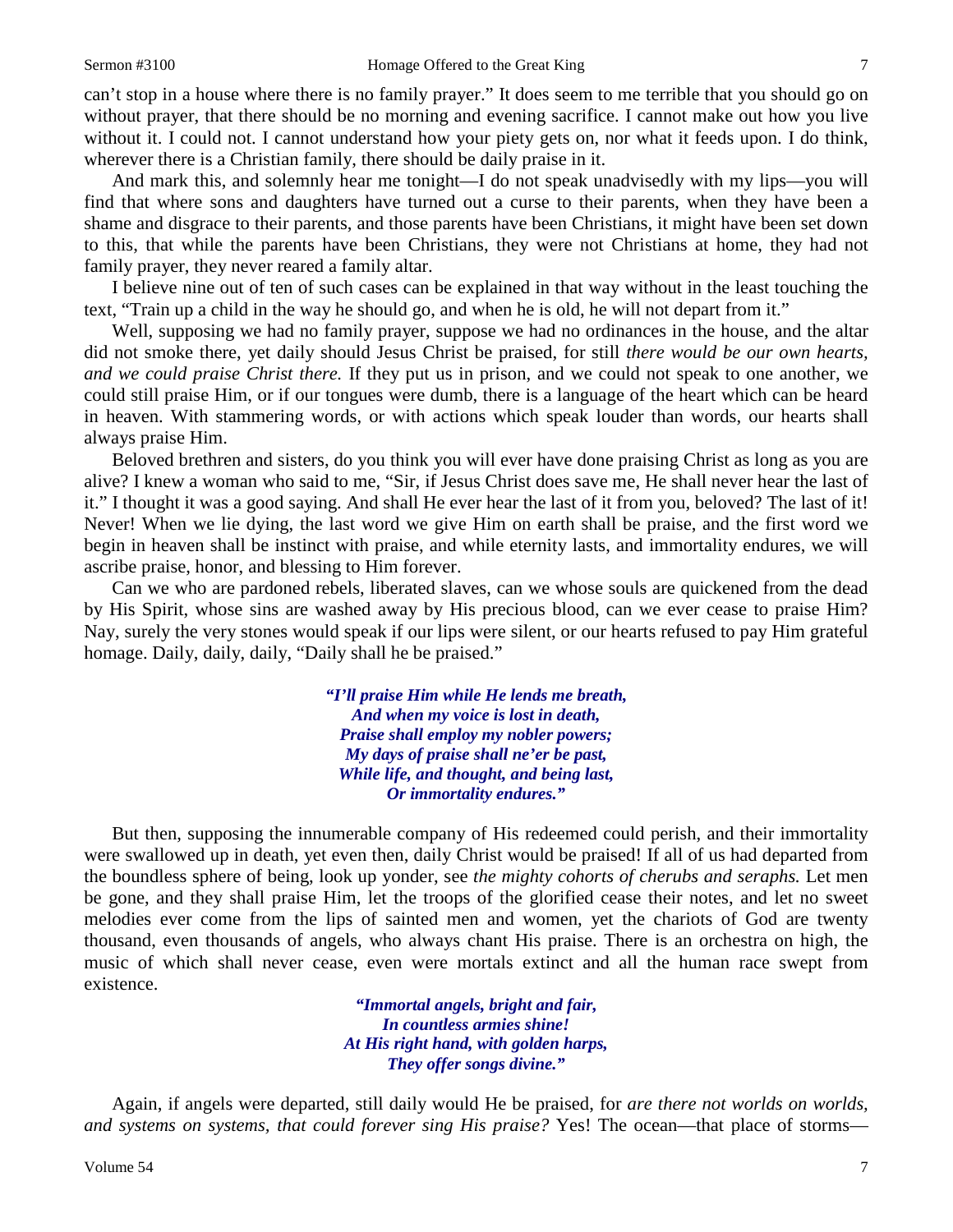would beat to His glory, the winds would swell the notes of His praise with their ceaseless gales, the thunders would roll like drums in the march of the God of armies, the illimitable void of ether would become vocal with song, and space itself would burst forth into one universal chorus, "Hallelujah! Hallelujah! Hallelujah! for the Lord God omnipotent reigneth!"

And if these were gone, if creatures ceased to exist, He who ever lives and reigns, in whom all the fullness of the Godhead bodily dwelt, would still be praised, praised in Himself, and glorious in Himself, for the Father would praise the Son, and the Spirit would praise Him, and mutually blessing one another, and rendering each other beatified, still daily would He be praised.

Now, dear friends, I am conscious that I have not been able to enter into this mighty subject, but here are three things which we, as Christians, are bound to give to Christ—the gold of Sheba, our prayers, and our praises. It is for us just to see what we have given to Him. I wish we could keep a little book to see what our gifts to Jesus Christ come to in a year. I am afraid, dearly beloved, that with some of you it would be a very miserable amount. I would lend you a small piece of paper out of my waistcoat pocket to put it down on, and there would be room enough.

But it is not so with some of you, I know. You often pray for Christ, you often praise Him, and you are often ready to give Him "of the gold of Sheba." That is well, but let me tell you this one thing, there are none of you who need be afraid of praising Jesus Christ too much. We do sometimes praise men too much, we say so much in their favor, so much in their praise, and then, afterwards, we find out they never deserved it. But I will be bondsman for my blessed Master tonight that you will never praise Him more than He deserves.

If you like to speak of Him in the most unmeasured phrases, if you borrow all the tongues of men and angels, and talk about Him forever, if you praise Him, and call Him God, if you call Him the most perfect of men, if you style Him the Wonderful, the Counselor, the Mighty God, you will never say too much of Him.

So, Christian, begin to praise Jesus Christ now. You need not be afraid that you will be too extravagant in the praise you bestow upon Him, for when your hair begins to be white with the sunlight of heaven gleaming on it, you will find that you never said enough about Him.

Let the hoary-headed patriarch speak. Now he comes near his end, he totters and stoops, and lifts his eye to heaven, and says, "Praise Christ too much! I thought Him lovely when I first knew Him, I knew Him to be lovely a little afterwards, when He helped me along, and I lived to prove that He was most lovely, but now I have got further still, and I can say, 'He is altogether lovely, and there is none to be compared with Him.' I thought at first that each sweet mercy demanded a fresh song, and I did sometimes feel a glow of devotion to Him, I then thought I must praise Him more, and dedicate myself more to His service, and now," says he, "could I give my body to be burned for Jesus, I feel that He deserves it. His love in times past, His manifold helpings, His continual unchangeableness, render me devoted to Him forever."

And like the servant of whom we spoke on Monday night, the old Christian feels that he is ready to have his ear bored to the doorpost forever, he never wants to go away now. I have said this because many persons nowadays say, "Ah! So-and-so is young, he'll be sobered down by and by." I am sure, beloved, it is a great pity if he should be.

There are very few people in the present day who want much sobering with regard to religion. There is not so much fear of religious enthusiasm as there is of religious torpor and sleep. I should like to see a few enthusiastic Christians, "not drunk with wine, wherein is excess—but filled with the Spirit."

But what do men say? Why, "the man has got no moderation, he is mad." A person, passing by here the other day, said to another, "You know who preaches there, don't you?" "No, I do not." "Why, everybody knows that fellow, everybody goes to hear him, but you know, he's rather touched in the brain." "Yes," said a friend of mine, "and I'll tell you another little thing, by way of a secret, he's rather touched in the heart too, and that's better still."